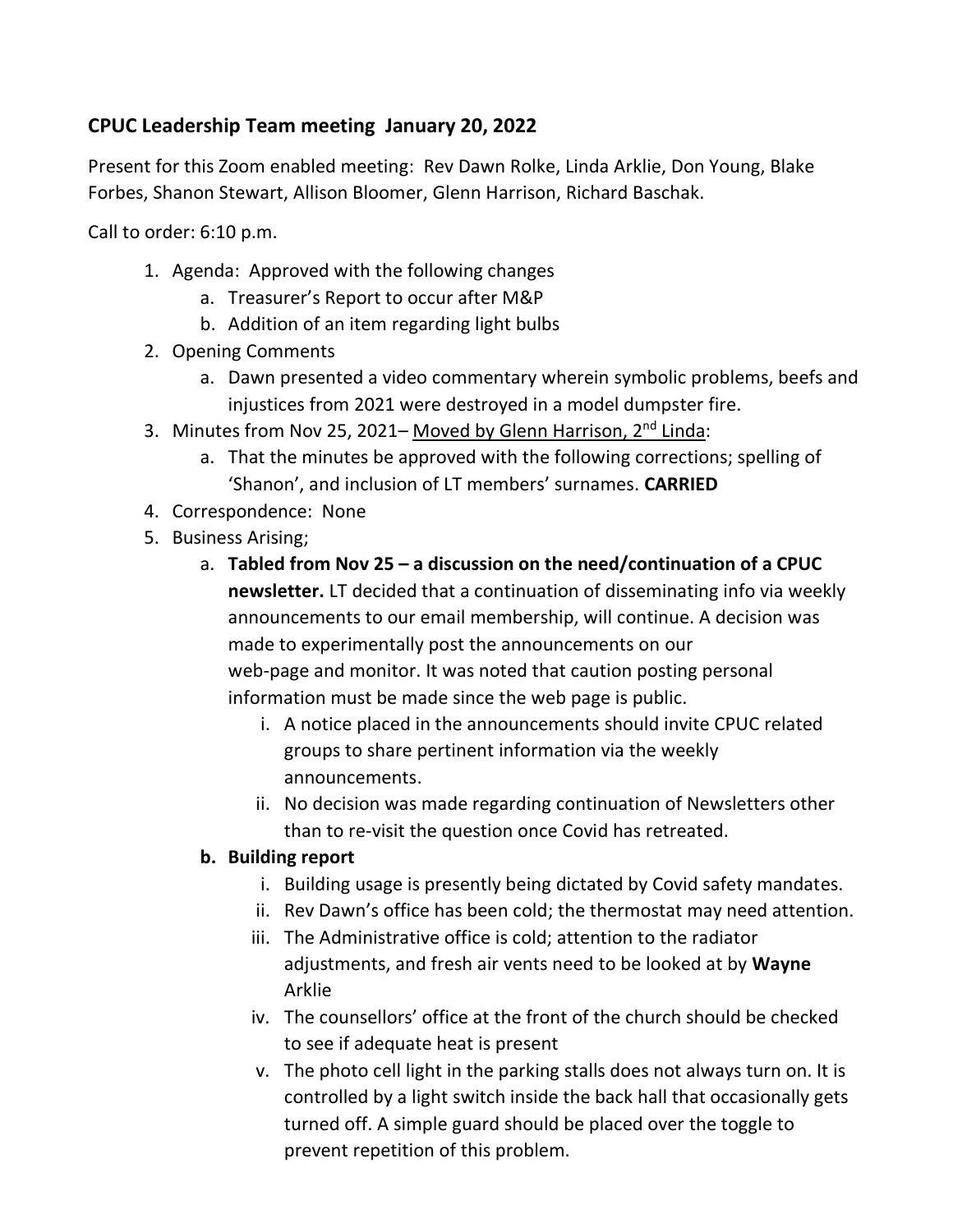vi. It was noted that grants from the United Church CDI fund may be available for these projects.

## c. **Building Security**;

- i. Office administer Cindy has investigated a "Blink" brand system that monitors movement within a building, and sends to smart phones. We also been given a system of exterior video surveillance devices. Discussion took place regarding the merits of each system.
- ii. **Dawn** will arrange a Saturday morning discussion with stakeholders and interested individuals to thoroughly discuss a plan to proceed.

## **6. M&P report**

- a. LT discussed the general vigor of our photo copiers, our needs and cost of maintenance. We need Cindy (Office Admin) to indicate her needs and submit a proposal to LT.
- b. Mask wearing in the church. Staff and visitors alike need to wear Covid appropriate masks while moving about the church, and while working or visiting in the presence of others.
- c. M&P reported inquiries about continuation of Mid-week Zoom discussion, and Thursday Zoom choir practice.
- d. M&P reported concerns that CPUC may not have a policy or procedures in place to handle Conflict Resolution.
- **e. Staff Salary increases for 2022**
- f. Moved by Don Young, 2<sup>nd</sup> Blake Forbes, that CPUC increase salaries and contractor wages for employed personnel by 1.3%, as directed by the United Church of Canada**. CARRIED**
- 7. Treasurer's report
	- a. The treasurer presented and discussed spreadsheets that indicate the financial standing of CPUC to the end of 2021. Blake reported that our year end standing is better than he expected and was thankful for that. He discussed the importance of having funds available during summer when donations and cash flow are low. To this end, the 2022 budget should include provisions that allows withdrawals from the Planned Gift Fund. The motion for approval of the 2022 budget being presented at the AGM will need to address this.
	- b. The United Church of Canada assessments were discussed, the methodology and formulae are unfamiliar to LT. Blake will research this.
	- c. Blake presented a proposed 2022 budget for review by LT.